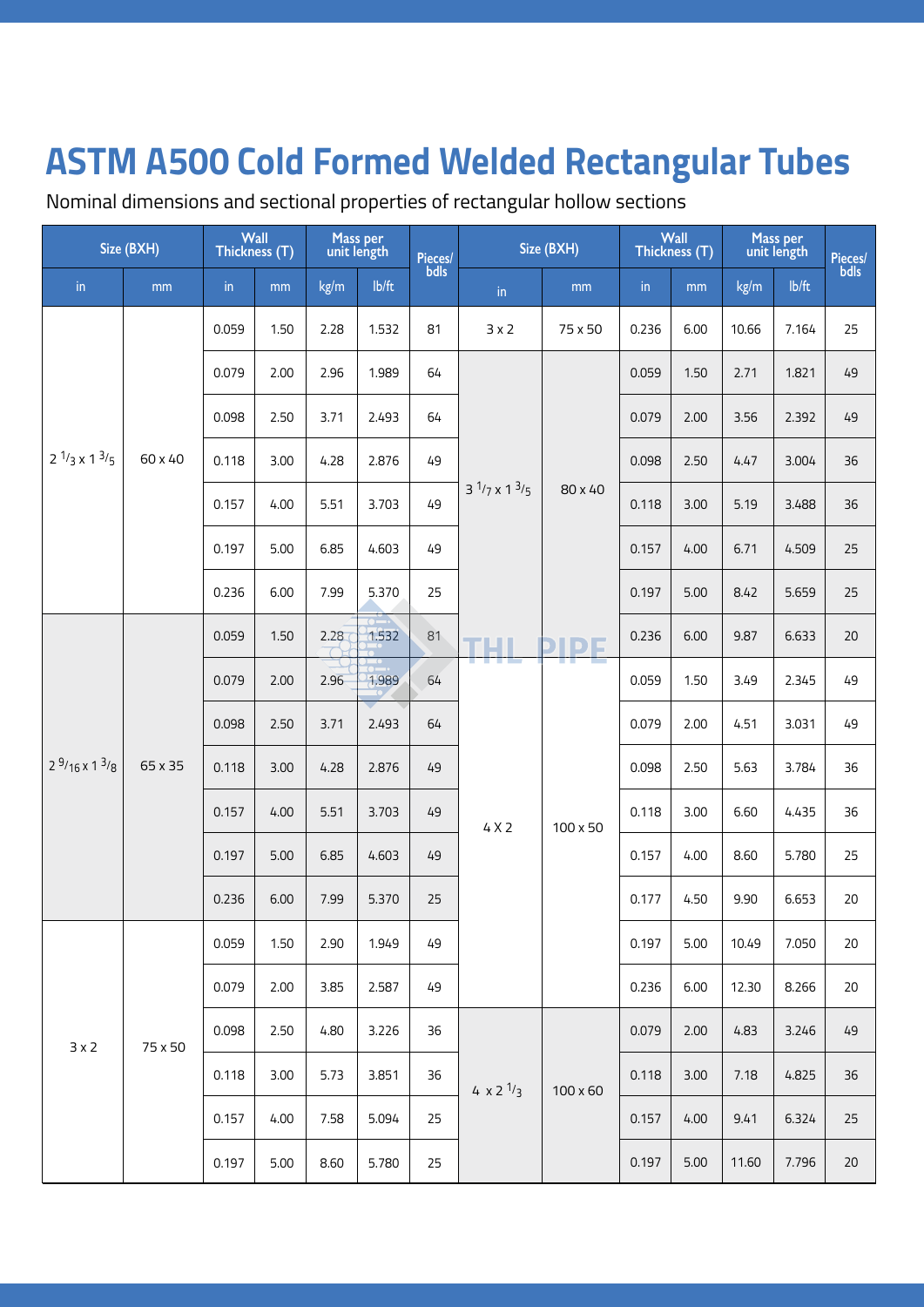Nominal dimensions and sectional properties of rectangular hollow sections

|                                  | Size (BXH) | Wall<br>Thickness (T) |       |       | Mass per<br>unit length | Pieces/<br>bdls | Size (BXH)                        |             | Wall<br>Thickness (T) |      | Mass per<br>unit length |          | Pieces/<br>bdls |      |       |       |
|----------------------------------|------------|-----------------------|-------|-------|-------------------------|-----------------|-----------------------------------|-------------|-----------------------|------|-------------------------|----------|-----------------|------|-------|-------|
| in                               | mm         | in                    | mm    | kg/m  | lb/ft                   |                 | in                                | mm          | in                    | mm   | kg/m                    | lb/ft    |                 |      |       |       |
| 4 $\times 2^{1/3}$               |            | 0.236                 | 6.00  | 13.60 | 9.140                   | 20              |                                   |             | 0.177                 | 4.50 | 13.37                   | 8.985    | 16              |      |       |       |
|                                  | 100 x 60   | 0.315                 | 8.00  | 17.50 | 11.761                  | 20              |                                   |             | 0.197                 | 5.00 | 14.80                   | 9.946    | 16              |      |       |       |
|                                  |            | 0.098                 | 2.50  | 6.80  | 4.570                   | 30              | $5 \times 3$                      | 125 x 75    | 0.217                 | 5.50 | 16.68                   | 11.210   | 16              |      |       |       |
|                                  |            | 0.118                 | 3.00  | 8.10  | 5.444                   | 25              |                                   |             | 0.236                 | 6.00 | 17.28                   | 11.613   | $\mathsf 9$     |      |       |       |
|                                  |            | 0.157                 | 4.00  | 10.70 | 7.191                   | 25              |                                   |             | 0.315                 | 8.00 | 22.60                   | 15.188   | 9               |      |       |       |
| $4 \frac{11}{16} \times 2^{1/3}$ | 120 x 60   | 0.177                 | 4.50  | 11.99 | 8.058                   | 20              |                                   |             | 0.079                 | 2.00 | 6.99                    | 4.698    | 25              |      |       |       |
|                                  |            | 0.197                 | 5.00  | 13.30 | 8.938                   | 20              |                                   | <b>PIPE</b> | 0.098                 | 2.50 | 8.68                    | 5.833    | 25              |      |       |       |
|                                  |            | 0.236                 | 6.00  | 15.50 | 10.417                  | 20              | <b>THL</b><br>6x3                 |             | 0.118                 | 3.00 | 10.46                   | 7.030    | 25              |      |       |       |
|                                  |            | 0.315                 | 8.00  | 20.10 | 13.508                  | 16              |                                   |             |                       |      |                         | 150 x 75 | 0.157           | 4.00 | 13.85 | 9.308 |
|                                  |            | 0.118                 | 3.00  | 9.03  | 6.069                   | 20              |                                   |             | 0.177                 | 4.50 | 15.44                   | 10.376   | 16              |      |       |       |
|                                  |            | 0.157                 | 4.00  | 12.17 | 8.179                   | 16              |                                   |             | 0.197                 | 5.00 | 17.23                   | 11.579   | 16              |      |       |       |
|                                  |            | 0.197                 | 5.00  | 14.80 | 9.946                   | 16              |                                   |             | 0.236                 | 6.00 | 20.49                   | 13.770   | $\mathsf 9$     |      |       |       |
| $4^{11}/16 \times 3^{1/7}$       | 120 x 80   | 0.236                 | 6.00  | 17.28 | 11.613                  | 12              |                                   |             | 0.315                 | 8.00 | 27.19                   | 18.273   | $9\,$           |      |       |       |
|                                  |            | 0.315                 | 8.00  | 22.60 | 15.188                  | $\mathsf 9$     |                                   |             | 0.118                 | 3.00 | 11.20                   | 7.527    | 20              |      |       |       |
|                                  |            | 0.394                 | 10.00 | 27.40 | 18.414                  | 9               |                                   |             | 0.157                 | 4.00 | 14.40                   | 9.677    | 16              |      |       |       |
|                                  |            | 0.472                 | 12.00 | 32.10 | 21.573                  | $\mathsf 9$     | $6 \frac{3}{10}$ x $3\frac{1}{7}$ | 160 x 80    | 0.197                 | 5.00 | 17.80                   | 11.962   | 16              |      |       |       |
|                                  |            | 0.098                 | 2.50  | 7.55  | 5.074                   | 30              |                                   |             | 0.236                 | 6.00 | 21.20                   | 14.247   | 12              |      |       |       |
| $5 \times 3$                     | 125 x 75   | 0.118                 | 3.00  | 9.03  | 6.069                   | 24              |                                   |             | 0.315                 | 8.00 | 27.60                   | 18.548   | $\mathsf 9$     |      |       |       |
|                                  |            | 0.157                 | 4.00  | 12.17 | 8.179                   | 20              |                                   |             | 0.118                 | 3.00 | 11.61                   | 7.802    | 20              |      |       |       |
|                                  |            |                       |       |       |                         |                 | 6x4                               | 150 x 100   | 0.157                 | 4.00 | 15.10                   | 10.148   | $16$            |      |       |       |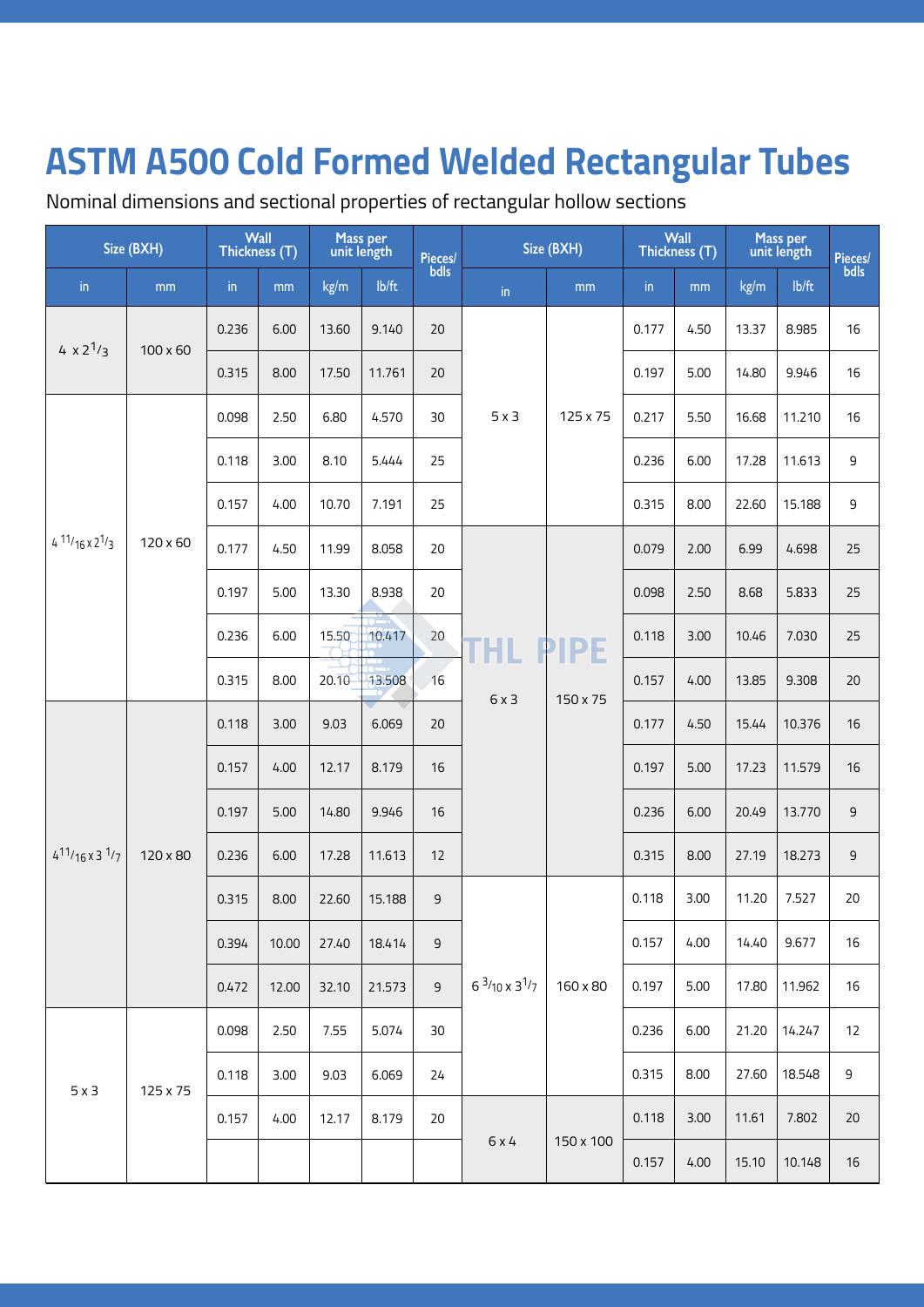Nominal dimensions and sectional properties of rectangular hollow sections

|               | Size (BXH) | Thickness (T) | Wall  |       | Mass per<br>unit length | Pieces/     | Size (BXH)    |             | Wall<br>Thickness (T) |           | Mass per<br>unit length |        | Pieces/<br>bdls |                |   |
|---------------|------------|---------------|-------|-------|-------------------------|-------------|---------------|-------------|-----------------------|-----------|-------------------------|--------|-----------------|----------------|---|
| in            | mm         | in            | mm    | kg/m  | lb/ft                   | bdls        | in            | mm          | in                    | mm        | kg/m                    | lb/ft  |                 |                |   |
|               |            | 0.197         | 5.00  | 18.60 | 12.500                  | 12          |               |             | 0.315                 | 8.00      | 41.40                   | 27.823 | 4               |                |   |
|               |            | 0.236         | 6.00  | 22.10 | 14.852                  | 9           | $10 \times 4$ | 250 x 100   | 0.394                 | 10.00     | 51.00                   | 34.274 | 4               |                |   |
| 6 x 4         | 150 x 100  | 0.315         | 8.00  | 28.90 | 19.422                  | 9           |               |             | 0.472                 | 12.00     | 60.20                   | 40.457 | $\overline{2}$  |                |   |
|               |            | 0.394         | 10.00 | 35.30 | 23.723                  | 6           |               |             | 0.157                 | 4.00      | 24.90                   | 16.734 | 6               |                |   |
|               |            | 0.472         | 12.00 | 41.40 | 27.823                  | 6           |               |             | 0.197                 | 5.00      | 30.40                   | 20.430 | 6               |                |   |
|               |            | 0.157         | 4.00  | 18.55 | 12.466                  | 12          | $10 \times 6$ | 250 x 150   | 0.236                 | 6.00      | 36.20                   | 24.328 | 4               |                |   |
|               |            | 0.197         | 5.00  | 22.60 | 15.188                  | 9           |               |             | 0.315                 | 8.00      | 47.70                   | 32.056 | 4               |                |   |
| $8 \times 4$  | 200 x 100  | 0.236         | 6.00  | 26.80 | 18.011                  | $\mathsf 9$ | THL           | <b>PIPE</b> | 0.394                 | 10.00     | 58.80                   | 39.516 | 4               |                |   |
|               |            | 0.315         | 8.00  | 35.10 | 23.589                  | 6           |               |             | 0.472                 | 12.00     | 69.60                   | 46.774 | $\overline{2}$  |                |   |
|               |            | 0.394         | 10.00 | 43.10 | 28.965                  | 6           |               |             | 0.157                 | 4.00      | 24.90                   | 16.734 | 4               |                |   |
|               |            | 0.472         | 12.00 | 50.80 | 34.140                  | 4           |               |             | 0.197                 | 5.00      | 30.40                   | 20.430 | 4               |                |   |
|               |            | 0.157         | 4.00  | 21.80 | 14.651                  | 9           |               |             | $12 \times 4$         | 300 x 100 | 0.236                   | 6.00   | 36.20           | 24.328         | 4 |
|               |            | 0.197         | 5.00  | 26.50 | 17.809                  | 9           |               |             | 0.315                 | 8.00      | 47.70                   | 32.056 | $\overline{2}$  |                |   |
| 8x6           | 200 x 150  | 0.236         | 6.00  | 31.50 | 21.169                  | 6           |               |             | 0.394                 | 10.00     | 58.80                   | 39.516 | $\overline{2}$  |                |   |
|               |            | 0.315         | 8.00  | 41.40 | 27.823                  | 6           |               |             | 0.472                 | 12.00     | 69.60                   | 46.774 | $\overline{2}$  |                |   |
|               |            | 0.394         | 10.00 | 51.00 | 34.274                  | 4           |               |             | 0.197                 | 5.00      | 34.03                   | 22.870 | 4               |                |   |
|               |            | 0.472         | 12.00 | 60.20 | 40.457                  | 4           |               |             | 0.236                 | 6.00      | 40.50                   | 27.218 | 4               |                |   |
|               |            | 0.157         | 4.00  | 21.80 | 14.651                  | 4           | $12 \times 6$ | 300 x 150   | 0.315                 | 8.00      | 52.80                   | 35.484 | $\overline{2}$  |                |   |
| $10 \times 4$ | 250 x 100  | 0.197         | 5.00  | 26.50 | 17.809                  | 4           |               |             |                       | 0.394     | 10.00                   | 64.80  | 43.548          | $\overline{2}$ |   |
|               |            | 0.236         | 6.00  | 31.50 | 21.169                  | 4           |               |             | 0.472                 | 12.00     | 75.40                   | 50.672 | $\overline{2}$  |                |   |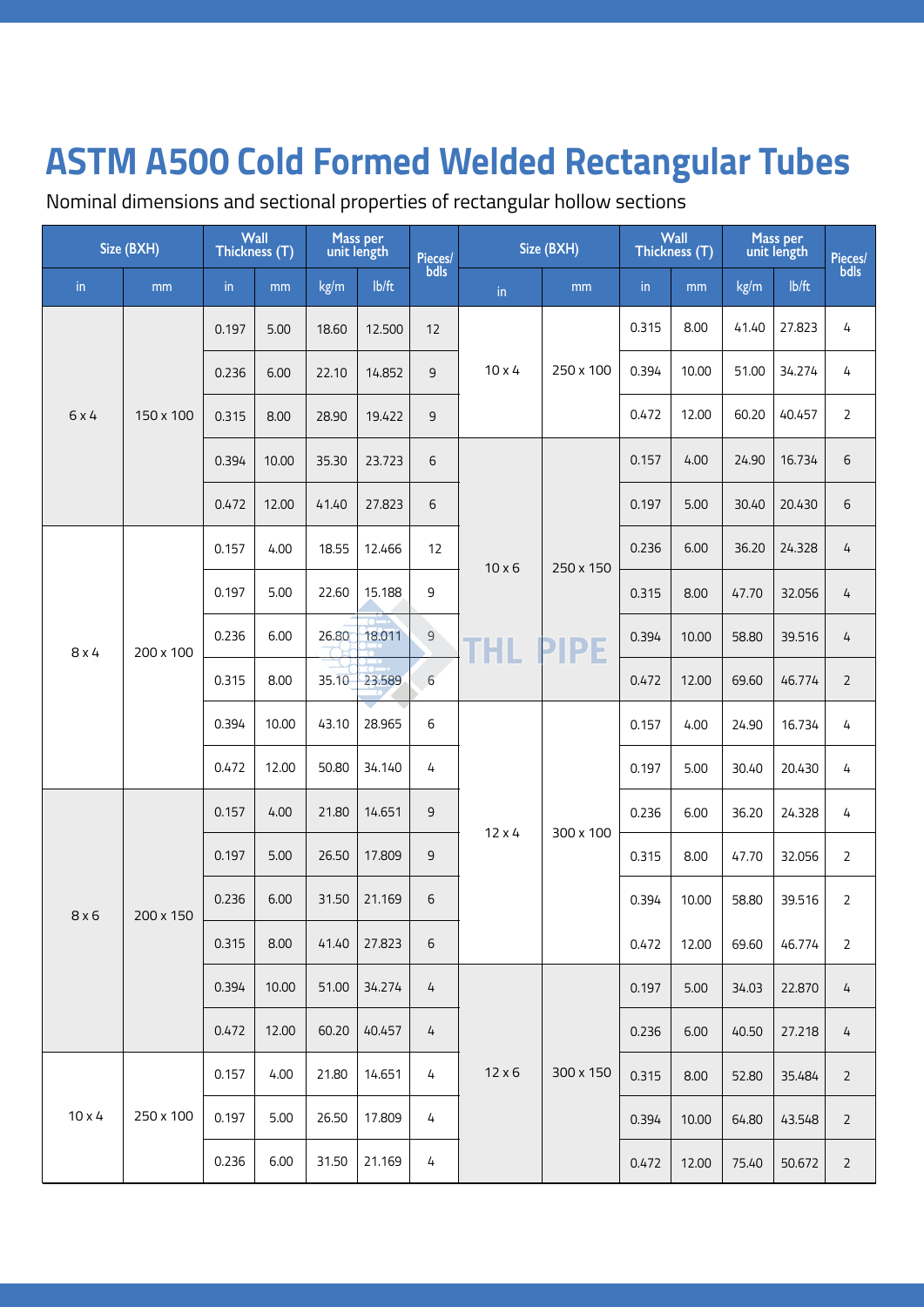Nominal dimensions and sectional properties of rectangular hollow sections

|                            | Size (BXH) | Thickness (T) | <b>Wall</b> |       | Mass per<br>unit length | Pieces/ |               | Size (BXH) | <b>Wall</b><br>Thickness (T) |       | Mass per<br>unit length |       | Pieces/<br>bdls |                |  |  |  |  |  |  |       |       |       |        |   |
|----------------------------|------------|---------------|-------------|-------|-------------------------|---------|---------------|------------|------------------------------|-------|-------------------------|-------|-----------------|----------------|--|--|--|--|--|--|-------|-------|-------|--------|---|
| $\mathsf{in}^{\mathsf{I}}$ | mm         | in            | mm          | kg/m  | lb/ft                   | bdls    | in            | mm         | in                           | mm    | kg/m                    | lb/ft |                 |                |  |  |  |  |  |  |       |       |       |        |   |
|                            |            | 0.197         | 5.00        | 38.30 | 25.739                  | 4       | $12 \times 8$ |            |                              |       |                         |       |                 |                |  |  |  |  |  |  | 0.394 | 10.00 | 74.50 | 50.067 | 2 |
| $12 \times 8$              | 300 x 200  | 0.236         | 6.00        | 45.70 | 30.712                  | 4       |               |            | 300 x 200                    | 0.472 | 12.00                   | 88.50 | 59.476          | $\overline{2}$ |  |  |  |  |  |  |       |       |       |        |   |
|                            |            | 0.315         | 8.00        | 60.30 | 40.524                  | 2       |               |            |                              |       |                         |       |                 |                |  |  |  |  |  |  |       |       |       |        |   |

#### **TOLERANCES ON SHAPE AND MASS**

| <b>Characteristic</b>      | <b>Circular hollow sections</b> | <b>Outside flat Dimensions for Square and</b><br>Rectangular hollow sections                                  |                                                                             |  |  |  |  |
|----------------------------|---------------------------------|---------------------------------------------------------------------------------------------------------------|-----------------------------------------------------------------------------|--|--|--|--|
|                            |                                 | OD Flat dimensions in. (mm)                                                                                   | <b>Permissible Variations over and</b><br>under flat dimensions (a) in.[mm] |  |  |  |  |
|                            |                                 | $2\frac{7}{2}$ [65] or under                                                                                  | $0.020$ $[0.5]$                                                             |  |  |  |  |
|                            | ± 0.75% of the specified        | Over $2\frac{1}{2}$ - $3\frac{1}{2}$ [65 - 90]                                                                | $0.025$ [0.6]                                                               |  |  |  |  |
| <b>External dimensions</b> | outside diameter                | Over $3\frac{1}{2}$ - $5\frac{1}{2}$ [90 - 140]                                                               | $0.030$ [0.8]                                                               |  |  |  |  |
|                            |                                 | Over 5 <sup>1</sup> / <sub>2</sub> [140]                                                                      | 0.01 times large flat dimension                                             |  |  |  |  |
| Thickness(T)               |                                 | ±10% of the specified wall thickness.                                                                         |                                                                             |  |  |  |  |
| Squareness of sides(Ø      |                                 | $90^{\circ} \pm 2^{\circ}$                                                                                    |                                                                             |  |  |  |  |
| External corner profile    |                                 | The radius of each outside corner of the section shall<br>not exceed three times the specified wall thickness |                                                                             |  |  |  |  |
|                            |                                 | OD Flat dimensions in. (mm)                                                                                   | Max. Permissible Variations in Twist<br>per meter of length in.(mm)         |  |  |  |  |
|                            |                                 | $1\frac{1}{2}$ [40] and under                                                                                 | $0.05$ [1.3]                                                                |  |  |  |  |
|                            |                                 | Over $1\frac{1}{2}$ - $2\frac{1}{2}$ [40 -65]                                                                 | $0.062$ [1.6]                                                               |  |  |  |  |
| Twist                      |                                 | Over $2\frac{1}{2}$ - 4 [65 - 100]                                                                            | $0.075$ [1.9]                                                               |  |  |  |  |
|                            |                                 | Over 4 - 6 [100 - 150]                                                                                        | $0.087$ [2.2]                                                               |  |  |  |  |
|                            |                                 | Over 6 - 8 [150 - 200]                                                                                        | $0.100$ [2.5]                                                               |  |  |  |  |
|                            |                                 | Over 8 [200]                                                                                                  | $0.112$ [2.8]                                                               |  |  |  |  |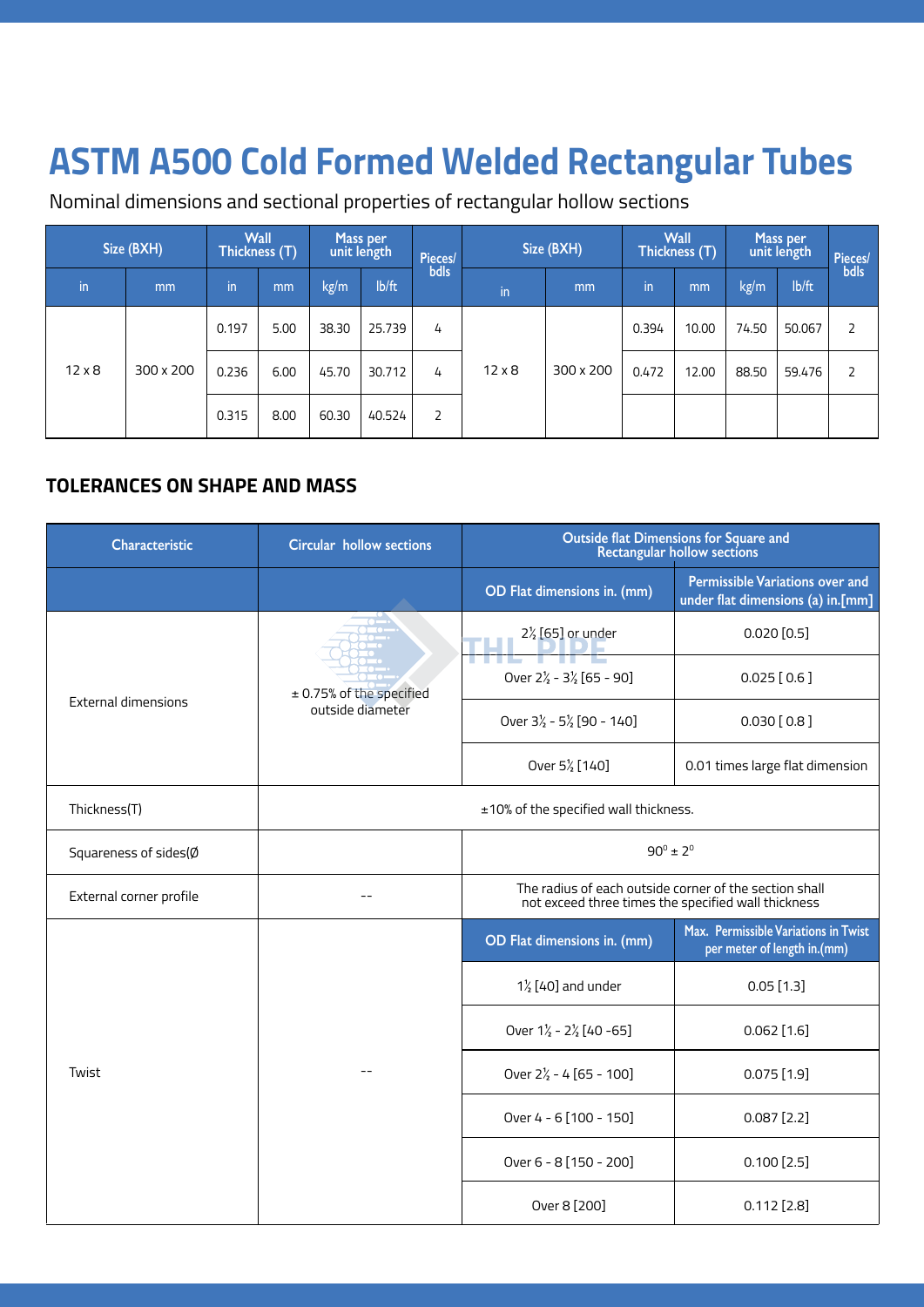Nominal dimensions and sectional properties of rectangular hollow sections

| Straightness |
|--------------|
|--------------|

Length

0.20 % of total length [ 10mm x length (in meters) divided by 5 ]

-0 /+20mm

(a) The permissible variations include allowances for convexity and concavity. For rectangular tubing having a ratio of outside large to small flat dimension less than 1.5, and for square tubing, the permissible variations in small flat dimension shall be identical to the permissible variations in large flat dimension. For rectangular tubing having a ratio of outside large to small flat dimension in the range of 1.5 to 3.0 inclusive, the permissible variations in small flat dimension shall be 1.50 times the permissible variations in large flat dimension. For rectangular tubing having a ratio of outside large to small flat dimension greater than 3.0, the permissible variations in large flat dimension. For rectangular tubing having a ratio of outside large to small flat dimension greater than 3.0, the permissible variations in small flat dimension shall be 2.0 times the permissible variations in large flat dimension.

### **CHEMICAL COMPOSITION :**

| <b>Element</b>              | <b>Composition %</b>                                                |                         |                      |                         |  |  |  |  |  |
|-----------------------------|---------------------------------------------------------------------|-------------------------|----------------------|-------------------------|--|--|--|--|--|
|                             | Grades A & B                                                        |                         | <b>Grade C</b>       |                         |  |  |  |  |  |
|                             | $\blacksquare \bullet \blacksquare \bullet$<br><b>Heat Analysis</b> | <b>Product Analysis</b> | <b>Heat Analysis</b> | <b>Product Analysis</b> |  |  |  |  |  |
| Carbon, max <sup>A</sup>    | $\sim$<br>0.26                                                      | --<br>0.3               | 0.23                 | 0.27                    |  |  |  |  |  |
| Manganese, max <sup>A</sup> | 1.35                                                                | 1.4                     | 1.35                 | 1.4                     |  |  |  |  |  |
| Phosphorus, max             | 0.035                                                               | 0.045                   | 0.035                | 0.045                   |  |  |  |  |  |
| Sulfur, max                 | 0.035                                                               | 0.045                   | 0.035                | 0.045                   |  |  |  |  |  |
| Copper, min <sup>B</sup>    | 0.2                                                                 | 0.18                    | 0.2                  | 0.18                    |  |  |  |  |  |

A) For each reduction of 0.01 percentage point below the specified maximum for carbon, an increase of 0.06 percentage point above the specified maximum for manganese is permitted, up to a maximum of 1.50% by heat analysis and 1.60% by product analysis. B) If copper-containing steel is specified in the purchase order.